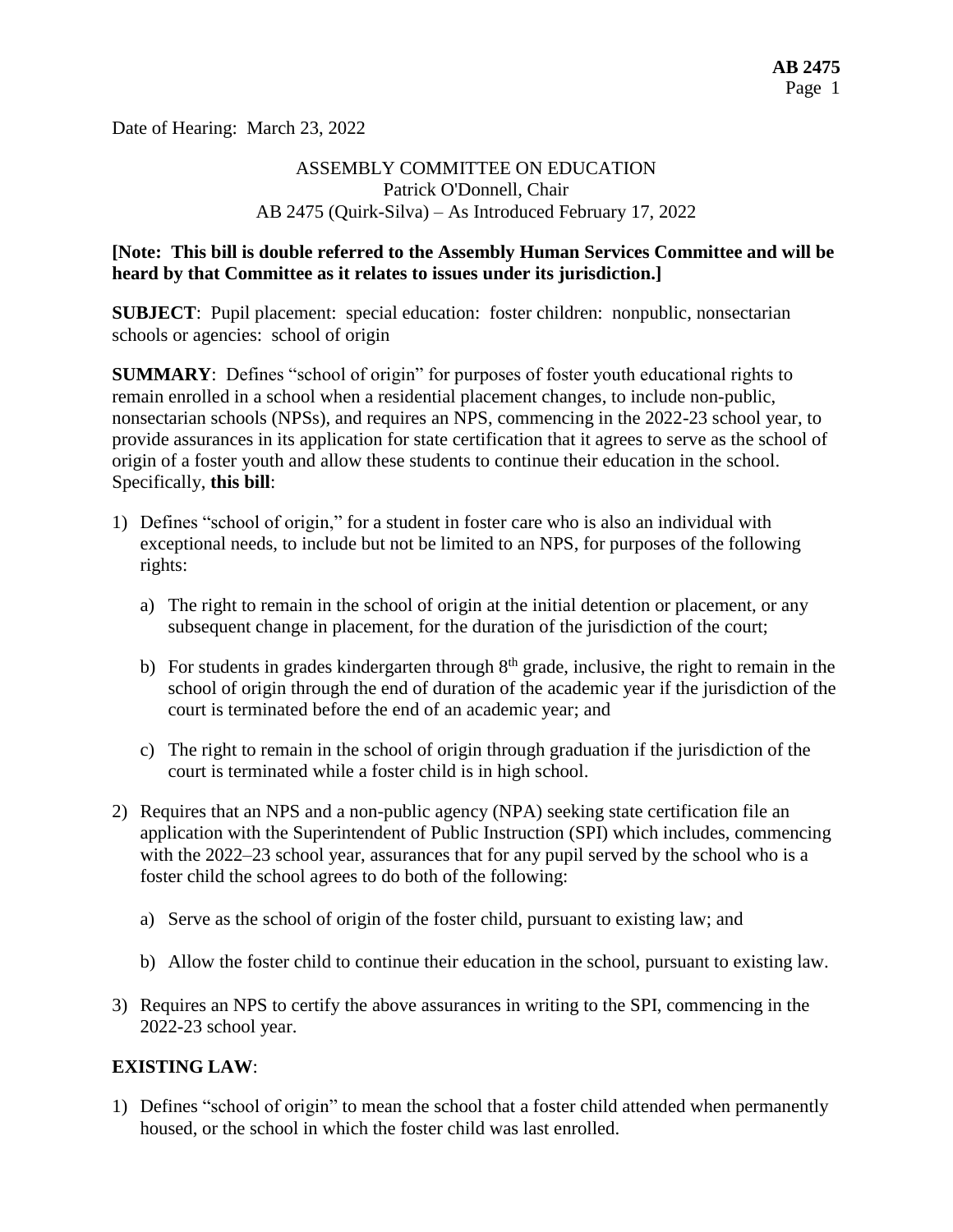- 2) If the school the foster child attended when permanently housed is different from the school in which the foster child was last enrolled, or if there is some other school that the foster child attended with which the foster child is connected and that the foster child attended within the immediately preceding 15 months, requires the educational liaison, in consultation with, and with the agreement of, the foster child and the person holding the right to make educational decisions for the foster child, to determine, in the best interests of the foster child, the school that is deemed the school of origin.
- 3) Requires that, at the initial detention or placement of a foster child, or any subsequent change in placement of a foster child, the local educational agency (LEA) serving the foster child allow them to continue their education in the school of origin for the duration of the jurisdiction of the court.
- 4) Requires that, if the jurisdiction of the court is terminated before the end of an academic year, the LEA allow a former foster child who is in kindergarten through grade 8 to continue their education in the school of origin through the duration of the academic school year.
- 5) Requires that, if the jurisdiction of the court is terminated while a foster child is in high school, the LEA allow the former foster child to continue his or her education in the school of origin through graduation.
- 6) States the intent of the Legislature that these rights not supersede or exceed other laws governing special education services for eligible foster children.
- 7) Expresses the intent of the Legislature that the role of an NPS and an NPA be maintained and continued as an alternative special education service available to an LEA and parents.
- 8) Requires that a master contract for NPS and NPA services specify the general administrative and financial agreements, including teacher-to-pupil ratios, between the NPS or NPA and the LEA to provide the special education and designated instruction and services, as well as transportation specified in each pupil's individualized education program (IEP). (EC 56366)
- 9) Requires the SPI, before certifying an NPS, to conduct an onsite review of the facility and program for which the applicant seeks certification.
- 10) Requires the SPI to annually review the certification of each NPS and NPA. Authorizes the SPI to conduct an onsite review as part of the annual review.

## **FISCAL EFFECT**: Unknown

## **COMMENTS**:

*Need for the bill.* The author states, "Foster youth are entitled to remain at their school of origin. Existing law is not clear that "school of origin" includes non-public schools. AB 2475 ensures foster students with disabilities will have better educational outcomes by allowing them to remain at their school of origin, as we continue to emerge from the many challenges COVID has presented."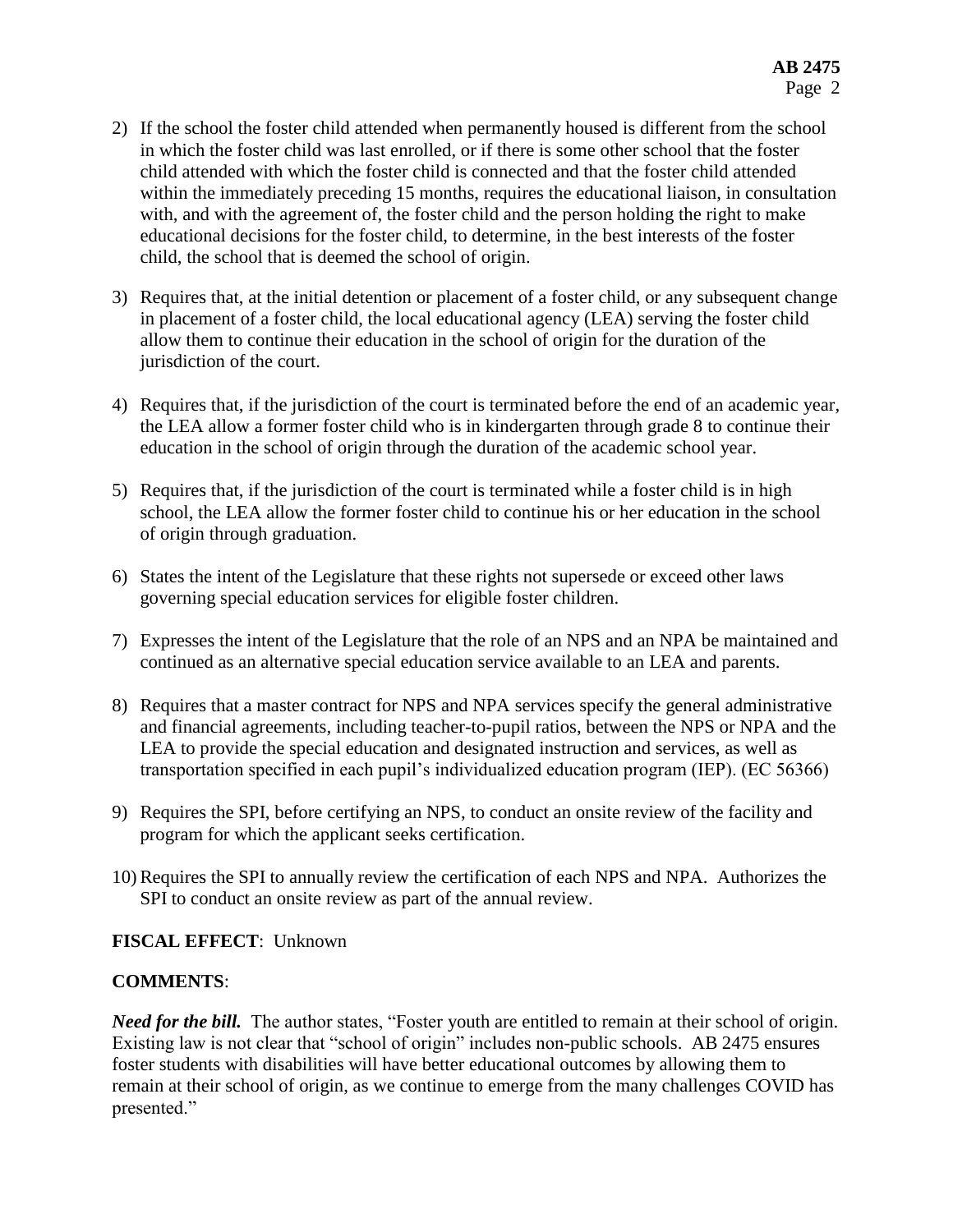Disability Rights California, sponsor of the bill, writes, "To promote educational success and continuity, foster youth (which includes youth involved in the juvenile justice system) have the right to remain in their 'school of origin' when they moved to a new home placement. A disproportionate number of foster youth attend non-public schools (NPSs), which serve students with disabilities whose Individualized Education Program (IEP) teams have determined that there is no appropriate public education program available to meet their unique needs. But because state law is not clear, there is often confusion over whether NPSs qualify as the 'school of origin' when a foster youth moves. Some school districts have policies that explicitly carve out NPSs from the definition of 'school of origin.'

This leads to harmful educational delays and disruptions for these vulnerable students. For example, when a student with a disability is prohibited from remaining in their non-public school of origin, they often miss school for long periods of time while their IEP teams find a new placement and execute the required contracts. This runs counter to the purpose of 'school of origin,' which is to maintain educational continuity and stability."

*Number of students in foster care enrolled in NPSs.* According to the CDE, in the 2019-20 school year, of the 54,322 students in foster care, 1,161 attended NPSs.

### *Non-public schools in California*.

California's NPSs are specialized private schools that provide services to public school students with disabilities. They are defined in statute as private, non-sectarian schools that enroll individuals with exceptional needs pursuant to an IEP. The tuition of a student in a nonpublic school is paid by the public LEA that places the student



in the school. Each NPS is certified by the CDE.

According to the CDE, 294 NPSs served 11,855 California students with disabilities as of December, 2018. 40% percent of students in NPSs are eligible to receive special education are identified as on the Autism spectrum. The next largest group by disability are the students who are identified as having emotional disturbance, at 31%.

*Trends in NPS enrollment.* According to the CDE, and as illustrated in the graph below, enrollment in NPS has been declining in recent years. Enrollment declined from 14,258 in 2008 to 11,855 in 2018.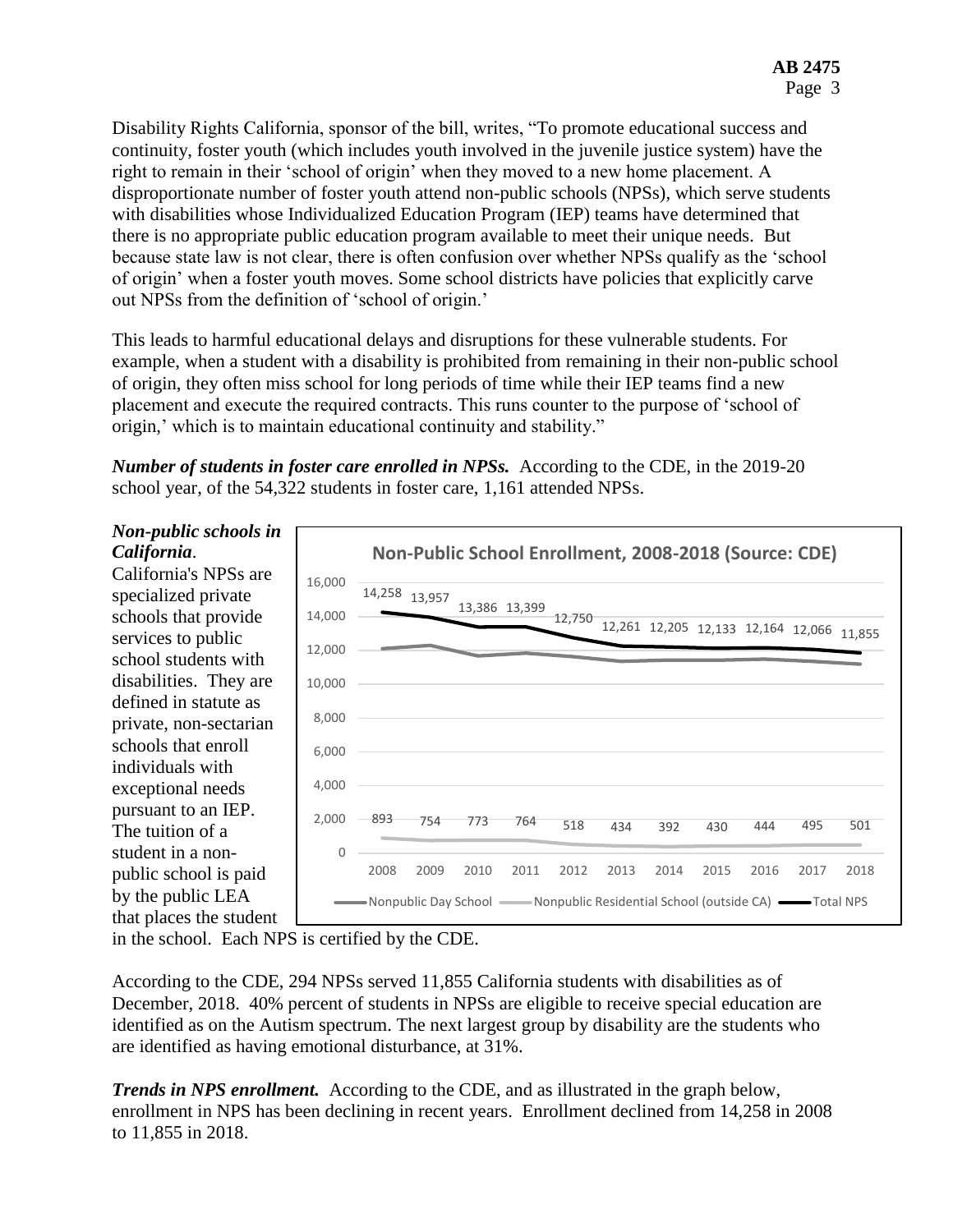The decline in residential NPS residential has been particularly steep. Enrollment in residential NPSs has declined by 87% between 2008 and 2018, from 1,256 to 165 students.



*Data show achievement gap between students in foster care and their peers.* Data from the CDE show a significant achievement gap between students in foster care and statewide averages. In addition to the gaps in graduation, absenteeism, suspension, and college/career readiness shown in the chart below, data from the state summative assessment in English language arts and mathematics show:

- On the 2019 administration of the California Assessment of Student Performance and Progress (CAASPP) test of English language arts, 24% of students in foster care scored at "met standard" or above, compared to 51% of all students.
- On the 2019 administration of the CAASPP test of mathematics, 15% of students in foster care scored at "met standard" or above, compared to 40% of all students.

*Effect of mobility on academic outcomes.* This bill aims to reduce disruption caused by changes in educational placement for students in foster care with disabilities. Numerous studies indicate that student mobility is associated with poor educational outcomes. One meta-analysis (Mehana, 2004) on the effects of school mobility on reading and math



achievement in the elementary grades found the equivalent of a 3–4 month performance disadvantage in achievement. Another study (Reynolds, 2009) found that frequent mobility was associated with significantly lower reading and math achievement by up to a third of a standard deviation, and that students who moved three or more times had rates of school dropout that was nearly one-third of a standard deviation higher than those who were school-stable. One longitudinal study (Temple, 1999) found that half of the one year difference between mobile and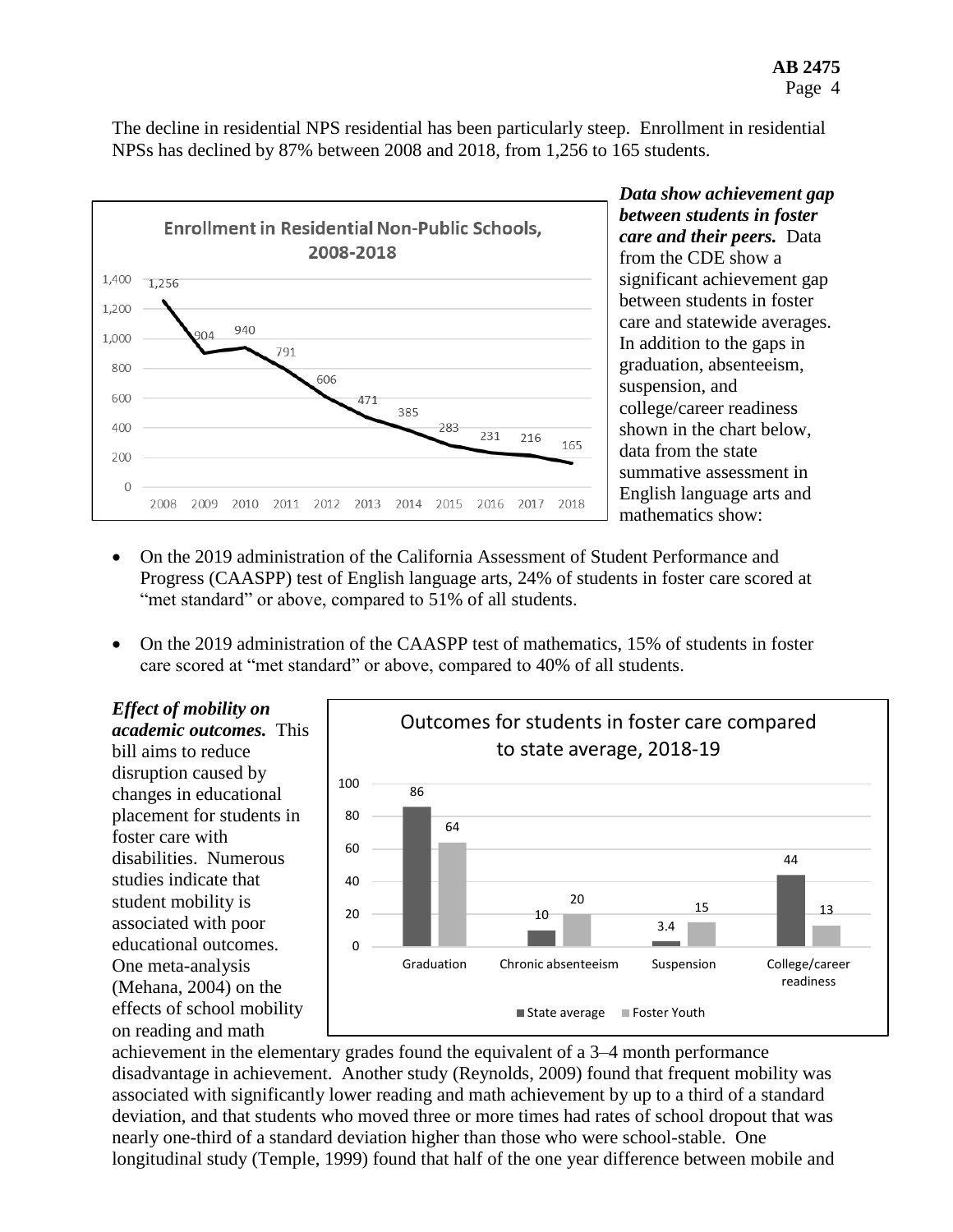non-mobile students could be attributed to mobility, and that it is "frequent, rather than occasional, mobility that significantly increases the risk of underachievement." And another longitudinal study (Herbers, 2014) found that students who experience more school changes between kindergarten and twelfth grade are less likely to complete high school on time, complete fewer years of school, and attain lower levels of occupational prestige, even when controlling for poverty. Results of this study indicated more negative outcomes associated with moves later in the grade school career, particularly between fourth and eighth grade.

*Arguments in support.* Disability Rights California states, "Non-public schools serve students with disabilities whose IEP teams have determined that there is no appropriate public education program available to meet their unique needs. Exclusionary policies that carve out non-public schools from 'school of origin' often lead to harmful educational disruptions for these vulnerable students. For example, when a student with a disability is prohibited from remaining in their nonpublic school of origin, they often miss school for long periods of time while their IEP teams find a new placement and execute the required contracts. This is discriminatory and contrary to their statutory right to 'immediate enrollment' in the new school."

### *Recommended Committee amendments. Staff recommends that the bill be amended to:*

- 1) Strike "but not limited to," from the provision defining NPS as schools of origin.
- 2) Clarify that "school of origin," for purposes of the certification requirements of the bill, does not include NPAs.
- 3) Make the NPS certification requirements effective for the 2023-24 school year.

*Related legislation.* SB 532 (Caballero) of this Session would require LEAs to provide students in foster care and other specified groups of students the option to remain in high school for a fifth year to complete statewide coursework requirements if certain conditions are met; require LEAs to annually report to the CDE on the number of students who, in the prior school year, graduated with an exemption from the LEA's local graduation requirements.

AB 1055 (Ramos), Chapter 237, Statutes of 2021, revises the definition of students in foster care for purposes of the Local Control Funding Formula (LCFF) and for purposes of specified educational rights of students in foster care, including the right to remain in the school of origin, to include those students subject to a voluntary placement agreement and by eliminating the requirement that a dependent child of the court of an Indian tribe also meet the definition of a dependent child of a county court.

AB 150 (Cooper) of the 2019-20 Session would have required that, when a student in foster care and other specified students leave a LEA, the student be issued partial credit for coursework satisfactorily completed, requires that the new LEA contact the prior school to request that the students' full or partial credits be delivered on a transcript, and requires that partial credit earned in a prior school be accepted as credit in the subject in which the coursework was taken. This bill was held in the Senate Education Committee.

AB 2949 (Gloria), Chapter 327, Statutes of 2018, requires that a student who is the child of a military family be allowed to remain in his or her school of origin, and to matriculate with his or her peers in accordance with the established feeder patterns of school districts.